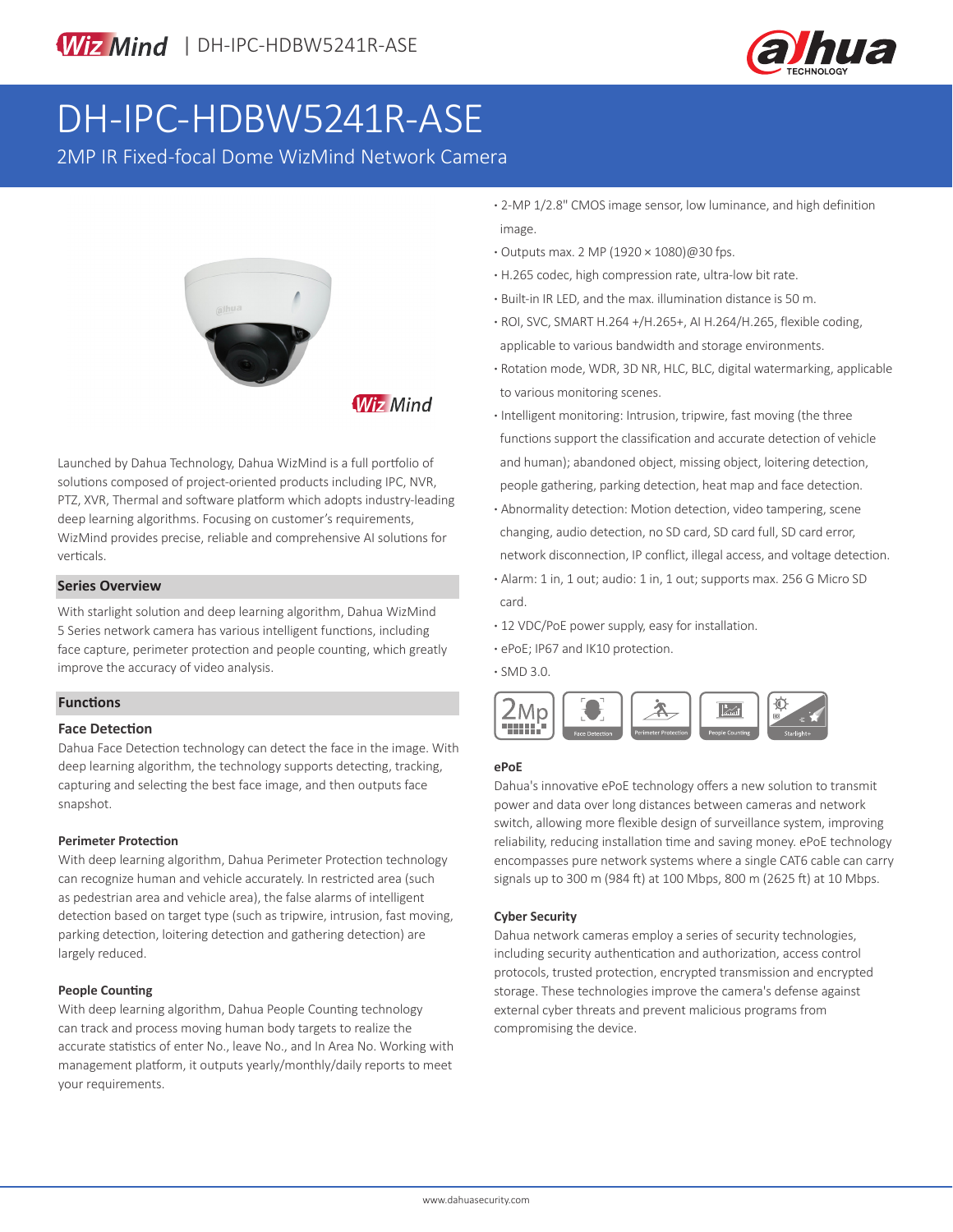Wiz Mind | DH-IPC-HDBW5241R-ASE

#### **Protection (IP67, IK10, wide voltage)**

IP67: The camera passes a series of strict test on dust and soak. It has dust-proof function, and the enclosure can works normal after soaking in 1 m deep water for 30 minutes.

IK10: The enclosure can stand the punch more than 5 times from a 5 kg hammer falling from a height of 40 cm (Impact energy is 20J).

Wide voltage: The camera allows ±30% (for some power supplies) input voltage tolerance (wide voltage range), and it is widely applied to outdoor environment with instable voltage.

#### **Technical Specification**

#### Camera

| Image Sensor                    |                 | 1/2.8" CMOS                                                                                                                                                              |                       |                                |                                |
|---------------------------------|-----------------|--------------------------------------------------------------------------------------------------------------------------------------------------------------------------|-----------------------|--------------------------------|--------------------------------|
| Max. Resolution                 |                 | 1920 (H) × 1080 (V)                                                                                                                                                      |                       |                                |                                |
| <b>ROM</b>                      |                 | 128 MB                                                                                                                                                                   |                       |                                |                                |
| <b>RAM</b>                      |                 | 512 MB                                                                                                                                                                   |                       |                                |                                |
| <b>Scanning System</b>          |                 | Progressive                                                                                                                                                              |                       |                                |                                |
| <b>Electronic Shutter Speed</b> |                 | Auto/Manual 1/3 s-1/100,000 s                                                                                                                                            |                       |                                |                                |
| Min. Illumination               |                 | 0.002 lux@F1.6 (Color, 30 IRE)<br>0.0002 lux@F1.6 (B/W, 30 IRE)<br>0 lux (Illuminator on)                                                                                |                       |                                |                                |
| S/N Ratio                       |                 | $>56$ dB                                                                                                                                                                 |                       |                                |                                |
| <b>Illumination Distance</b>    |                 | 2.8 mm: 30 m (98.43 ft) (IR)<br>3.6 mm: 30 m (98.43 ft) (IR)<br>6 mm: 50 m (164.04 ft) (IR)                                                                              |                       |                                |                                |
| Illuminator On/Off Control      |                 | Auto; manual                                                                                                                                                             |                       |                                |                                |
| <b>Illuminator Number</b>       |                 | $1$ (IR LED)                                                                                                                                                             |                       |                                |                                |
| Pan/Tilt/Rotation Range         |                 | Pan: 0°-360°<br>Tilt: 0°-78°<br>Rotation: 0°-360°                                                                                                                        |                       |                                |                                |
| Lens                            |                 |                                                                                                                                                                          |                       |                                |                                |
| Lens Type                       |                 | Fixed-focal                                                                                                                                                              |                       |                                |                                |
| Lens Mount                      |                 | M12                                                                                                                                                                      |                       |                                |                                |
| Focal Length                    |                 | 2.8 mm; 3.6 mm; 6 mm                                                                                                                                                     |                       |                                |                                |
| Max. Aperture                   |                 | F1.6                                                                                                                                                                     |                       |                                |                                |
| <b>Field of View</b>            |                 | 2.8 mm: Horizontal: 106°; Vertical: 57°; Diagonal: 126°<br>3.6 mm: Horizontal: 87°; Vertical: 46°; Diagonal: 104°<br>6 mm: Horizontal: 53°; Vertical: 30°; Diagonal: 60° |                       |                                |                                |
| <b>Iris Control</b>             |                 | Fixed                                                                                                                                                                    |                       |                                |                                |
| <b>Close Focus Distance</b>     |                 | 2.8 mm: 0.6 m (1.97 ft)<br>3.6 mm: 1.2 m (3.94 ft)<br>6 mm: 2.5 m (8.20 ft)                                                                                              |                       |                                |                                |
| <b>DORI</b><br><b>Distance</b>  | Lens            | Detect                                                                                                                                                                   | Observe               | Recognize                      | Identify                       |
|                                 | $2.8$ mm        | 38.6 m<br>(126.64 ft)                                                                                                                                                    | 15.4 m<br>(50.52 ft)  | 7.7 <sub>m</sub><br>(25.26 ft) | 3.9 <sub>m</sub><br>(12.80 ft) |
|                                 | $3.6$ mm        | 55.2 m<br>$(181.10 \text{ ft})$                                                                                                                                          | 22.1 m<br>(72.51 ft)  | 11.0 m<br>(36.09 ft)           | 5.5 <sub>m</sub><br>(18.04 ft) |
|                                 | 6 <sub>mm</sub> | 82.8 m<br>(271.65 ft)                                                                                                                                                    | 33.1 m<br>(108.60 ft) | 16.6 m<br>(54.46 ft)           | 8.3 m<br>(27.23 ft)            |
|                                 |                 |                                                                                                                                                                          |                       |                                |                                |

#### Smart Event

| <b>IVS</b>                     | Abandoned object; missing object                                                                                                                                                                                                                                                                                             |  |  |  |  |  |
|--------------------------------|------------------------------------------------------------------------------------------------------------------------------------------------------------------------------------------------------------------------------------------------------------------------------------------------------------------------------|--|--|--|--|--|
| Heat Map                       | Yes                                                                                                                                                                                                                                                                                                                          |  |  |  |  |  |
| Professional, intelligent      |                                                                                                                                                                                                                                                                                                                              |  |  |  |  |  |
| IVS (Perimeter Protection)     | Intrusion, tripwire, fast moving (the three functions<br>support the classification and accurate detection<br>of vehicle and human); loitering detection, people<br>gathering, and parking detection                                                                                                                         |  |  |  |  |  |
| <b>SMD 3.0</b>                 | Less false alarm, longer detection distance                                                                                                                                                                                                                                                                                  |  |  |  |  |  |
| <b>Face Detection</b>          | Face detection; track; snapshot; snapshot optimization;<br>optimal face snapshot upload; face enhancement; face<br>exposure; face snapshot set as face, one-inch photo<br>or custom; 3 snapshot strategies (real-time snapshot,<br>optimization snapshot and quality first); face angle filter;<br>optimization time setting |  |  |  |  |  |
| <b>People Counting</b>         | Tripwire people counting, generating and exporting<br>report (day/month); people counting in area; queue<br>management; 4 rules can be set for tripwire, people<br>counting in area and queue management.                                                                                                                    |  |  |  |  |  |
| Smart Search                   | Work together with Smart NVR to perform refine<br>intelligent search, event extraction and merging to event<br>videos                                                                                                                                                                                                        |  |  |  |  |  |
| Video                          |                                                                                                                                                                                                                                                                                                                              |  |  |  |  |  |
| Video Compression              | H.265; H.264; H.264H; H.264B; MJPEG (Only supported<br>by the sub stream)                                                                                                                                                                                                                                                    |  |  |  |  |  |
| <b>Smart Codec</b>             | Smart H.265+; Smart H.264+                                                                                                                                                                                                                                                                                                   |  |  |  |  |  |
| AI Coding                      | AI H.265; AI H.264                                                                                                                                                                                                                                                                                                           |  |  |  |  |  |
| Video Frame Rate               | Main stream: 1080p@(1-25/30 fps)<br>Sub stream: D1@(1-25/30 fps)<br>Third stream: 1080p@(1-25/30 fps)<br>*The values above are the max. frame rates of each<br>stream; for multiple streams, the values will be subjected<br>to the total encoding capacity.                                                                 |  |  |  |  |  |
| <b>Stream Capability</b>       | 3 streams                                                                                                                                                                                                                                                                                                                    |  |  |  |  |  |
| Resolution                     | 1080p (1920 × 1080); 1.3M (1280 × 960); 720p (1280<br>× 720); D1 (704 × 576/704 × 480); VGA (640 × 480); CIF<br>$(352 \times 288/352 \times 240)$                                                                                                                                                                            |  |  |  |  |  |
| <b>Bit Rate Control</b>        | CBR/VBR                                                                                                                                                                                                                                                                                                                      |  |  |  |  |  |
| Video Bit Rate                 | H.264: 3 kbps-20480 kbps<br>H.265: 3 kbps-20480 kbps                                                                                                                                                                                                                                                                         |  |  |  |  |  |
| Day/Night                      | Auto(ICR)/Color/B/W                                                                                                                                                                                                                                                                                                          |  |  |  |  |  |
| <b>BLC</b>                     | Yes                                                                                                                                                                                                                                                                                                                          |  |  |  |  |  |
| <b>HLC</b>                     | Yes                                                                                                                                                                                                                                                                                                                          |  |  |  |  |  |
| <b>WDR</b>                     | 120 dB                                                                                                                                                                                                                                                                                                                       |  |  |  |  |  |
| Scene Self-adaptation<br>(SSA) | Yes                                                                                                                                                                                                                                                                                                                          |  |  |  |  |  |
| White Balance                  | Auto; natural; street lamp; outdoor; manual; regional<br>custom                                                                                                                                                                                                                                                              |  |  |  |  |  |
| Gain Control                   | Auto; manual                                                                                                                                                                                                                                                                                                                 |  |  |  |  |  |
| <b>Noise Reduction</b>         | 3D NR                                                                                                                                                                                                                                                                                                                        |  |  |  |  |  |
| <b>Motion Detection</b>        | OFF/ON (4 areas, rectangular)                                                                                                                                                                                                                                                                                                |  |  |  |  |  |
| Region of Interest (RoI)       | Yes (4 areas)                                                                                                                                                                                                                                                                                                                |  |  |  |  |  |
| Defog                          | Yes                                                                                                                                                                                                                                                                                                                          |  |  |  |  |  |
| Image Rotation                 | 0°/90°/180°/270° (Support 90°/270° with 4M resolution<br>and lower)                                                                                                                                                                                                                                                          |  |  |  |  |  |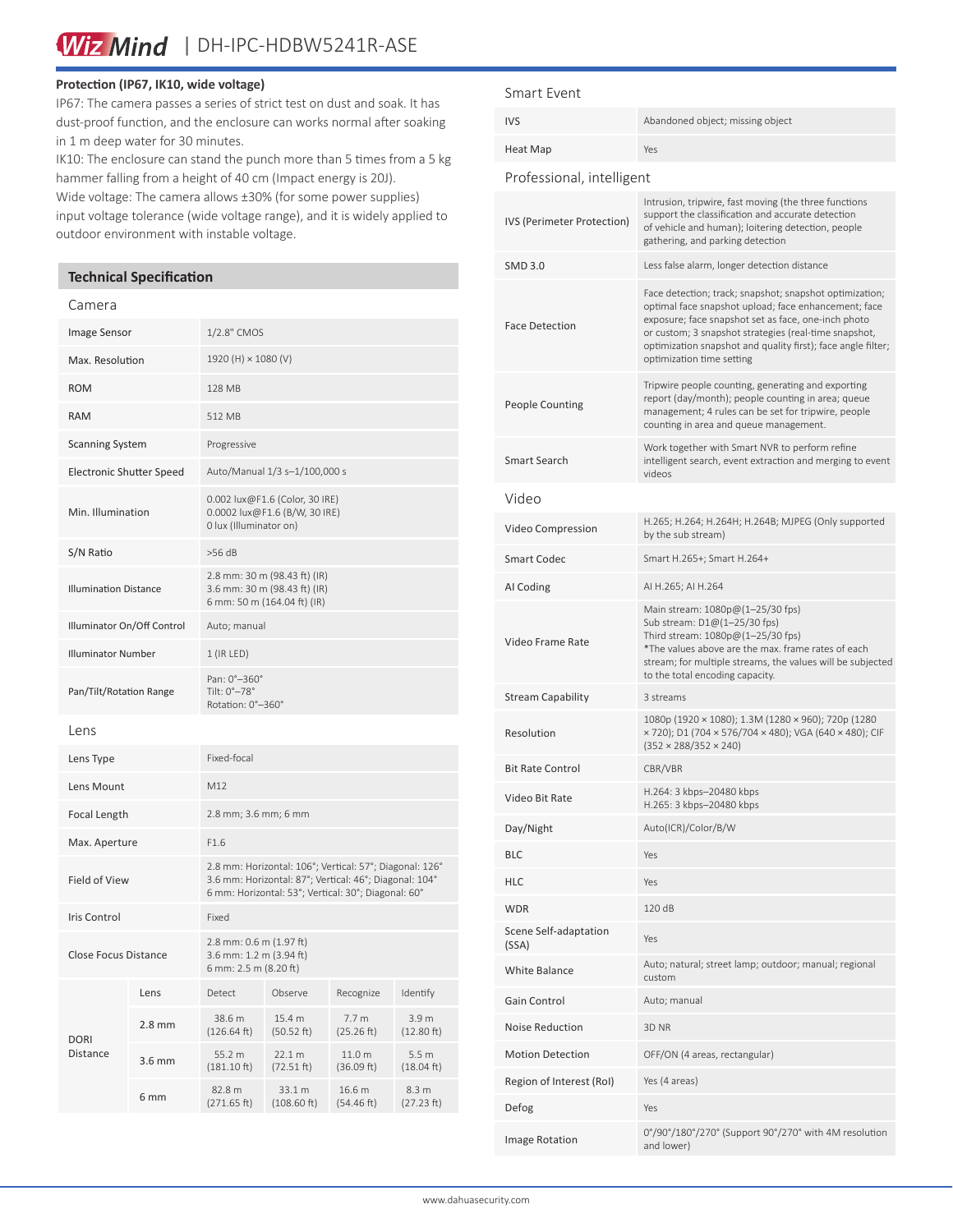## Wiz Mind | DH-IPC-HDBW5241R-ASE

| Mirror                   | Yes                                                                                                                                                                                                                                                                                                                                                                                                                                                      |  |
|--------------------------|----------------------------------------------------------------------------------------------------------------------------------------------------------------------------------------------------------------------------------------------------------------------------------------------------------------------------------------------------------------------------------------------------------------------------------------------------------|--|
| <b>Privacy Masking</b>   | 8 areas                                                                                                                                                                                                                                                                                                                                                                                                                                                  |  |
| Audio                    |                                                                                                                                                                                                                                                                                                                                                                                                                                                          |  |
| <b>Audio Compression</b> | PCM; G.711a; G.711Mu; G.726; G.723                                                                                                                                                                                                                                                                                                                                                                                                                       |  |
| Alarm                    |                                                                                                                                                                                                                                                                                                                                                                                                                                                          |  |
| Alarm Event              | No SD card; SD card full; SD card error; network<br>disconnection; IP conflict; illegal access; voltage<br>detection; motion detection; video tampering; tripwire;<br>intrusion; fast moving; abandoned object; missing object;<br>loitering detection; people gathering; parking detection;<br>scene changing; audio detection; external alarm; face<br>detection; SMD; people counting in area; stay detection;<br>people counting; security exception |  |
| Network                  |                                                                                                                                                                                                                                                                                                                                                                                                                                                          |  |
| Network Port             | RJ-45 (10/100 Base-T)                                                                                                                                                                                                                                                                                                                                                                                                                                    |  |
| SDK and API              | Yes                                                                                                                                                                                                                                                                                                                                                                                                                                                      |  |
| <b>Cyber Security</b>    | Video encryption; Firmware encryption; Configuration<br>encryption; Digest; WSSE; Account lockout; Security logs;<br>IP/MAC filtering; Generation and importing of X.509<br>certification; syslog; HTTPS; 802.1x; Trusted boot; Trusted<br>execution; Trusted upgrade                                                                                                                                                                                    |  |
| Network Protocol         | IPv4; IPv6; HTTP; HTTPS; TCP; UDP; ARP; RTP; RTSP; RTCP;<br>RTMP; SMTP; FTP; SFTP; DHCP; DNS; DDNS; QoS; UPnP;<br>NTP; Multicast; ICMP; IGMP; NFS; SAMBA; PPPoE; 802.1x;<br><b>SNMP</b>                                                                                                                                                                                                                                                                  |  |
| Interoperability         | ONVIF (Profile S/Profile G/Profile T); CGI; Milestone; P2P                                                                                                                                                                                                                                                                                                                                                                                               |  |
| User/Host                | 20 (Total bandwidth: 80 M)                                                                                                                                                                                                                                                                                                                                                                                                                               |  |
| Storage                  | FTP; SFTP; Micro SD card (support max. 256 GB); NAS                                                                                                                                                                                                                                                                                                                                                                                                      |  |
| <b>Browser</b>           | IE: IE 8 and later<br>Chrome<br>Firefox                                                                                                                                                                                                                                                                                                                                                                                                                  |  |
| Management Software      | Smart PSS; DSS; DMSS                                                                                                                                                                                                                                                                                                                                                                                                                                     |  |
| <b>Mobile Client</b>     | iOS; Android                                                                                                                                                                                                                                                                                                                                                                                                                                             |  |
| Certification            |                                                                                                                                                                                                                                                                                                                                                                                                                                                          |  |
| Certifications           | CE-LVD: EN60950-1<br>CE-EMC: Electromagnetic Compatibility Directive<br>2014/30/EU<br>FCC: 47 CFR FCC Part 15, Subpart B<br>UL/CUL:<br>UL60950-1<br>CAN/CSA C22.2 No.60950-1-07                                                                                                                                                                                                                                                                          |  |
| Port                     |                                                                                                                                                                                                                                                                                                                                                                                                                                                          |  |
| Audio Input              | 1 channel (RCA port)                                                                                                                                                                                                                                                                                                                                                                                                                                     |  |
| Audio Output             | 1 channel (RCA port)                                                                                                                                                                                                                                                                                                                                                                                                                                     |  |
| Alarm Input              | 1 channel in: 5 mA 3-5 VDC                                                                                                                                                                                                                                                                                                                                                                                                                               |  |
| Alarm Output             | 1 channel out: 300 mA 12 VDC                                                                                                                                                                                                                                                                                                                                                                                                                             |  |
| Power                    |                                                                                                                                                                                                                                                                                                                                                                                                                                                          |  |
| Power Supply             | 12 VDC/PoE (802.3af)/ePoE                                                                                                                                                                                                                                                                                                                                                                                                                                |  |
| Power Consumption        | Basic: 2.3 W (12 VDC); 2.8 W (PoE)<br>Max. (H.265 + three streams + intelligence on + IR on):                                                                                                                                                                                                                                                                                                                                                            |  |

4.8 W (12 VDC); 5.5 W (PoE)

| Environment                  |                                                |  |
|------------------------------|------------------------------------------------|--|
| <b>Operating Temperature</b> | $-40$ °C to +60 °C (-40 °F to +140 °F)         |  |
| <b>Operating Humidity</b>    | ≤95%                                           |  |
| Storage Temperature          | $-40$ °C to +60 °C (-40 °F to +140 °F)         |  |
| Protection                   | IP67; IK10                                     |  |
| Structure                    |                                                |  |
| Casing                       | $MetaI + plastic$                              |  |
| <b>Product Dimensions</b>    | $\Phi$ 122 mm × 88.9 mm (4.80" × $\Phi$ 3.50") |  |
| Net Weight                   | 455 g (1.00 lb)                                |  |
| <b>Gross Weight</b>          | 615 g $(1.36 \text{ lb})$                      |  |

| <b>Ordering Information</b> |                       |                                                         |  |  |  |
|-----------------------------|-----------------------|---------------------------------------------------------|--|--|--|
| <b>Type</b>                 | Model                 | Description                                             |  |  |  |
| 2MP Camera                  | DH-IPC-HDBW5241RP-ASF | 2MP IR Fixed-focal Dome<br>WizMind Network Camera, PAL  |  |  |  |
|                             | DH-IPC-HDBW5241RN-ASF | 2MP IR Fixed-focal Dome<br>WizMind Network Camera, NTSC |  |  |  |
|                             | PFB203W               | Wall Mount Bracket                                      |  |  |  |
|                             | <b>PFA152-F</b>       | Pole Mount Bracket                                      |  |  |  |
|                             | PFB220C               | Ceiling Mount Bracket                                   |  |  |  |
|                             | <b>PFA151</b>         | Corner Mount Bracket                                    |  |  |  |
| Accessories                 | <b>PFA137</b>         | Junction Box                                            |  |  |  |
|                             | PFA106                | Mount Adapter                                           |  |  |  |
|                             | <b>PFM321D</b>        | 12 VDC 1A Power Adapter                                 |  |  |  |
|                             | LR1002-1ET/1EC        | Single-port Long Reach Ethernet<br>over Coax Extender   |  |  |  |
|                             | PFM900-F              | Integrated Mount Tester                                 |  |  |  |